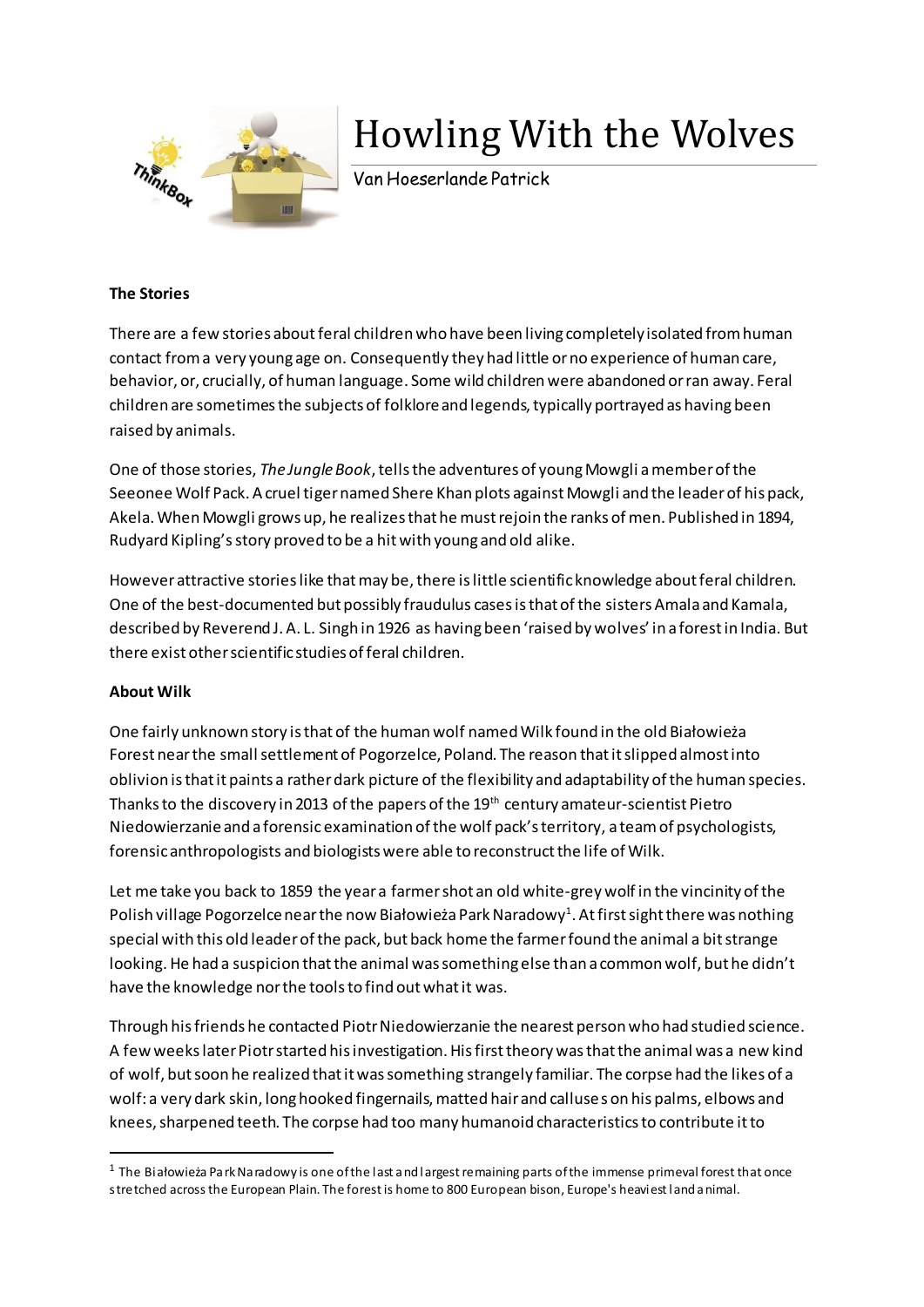coincidence mutation. He soon postulated that the animal was nothing less than an old man. He started collecting related information and stories explaining what could have happened in support of his findings.

He paid the farmer for the corpse and rode back home. Unfortunately, on his trip he came in dire straits, lost his horse and had to abandon the corpse but not before taking notes on the whereabouts. Because other scientists did not believe himand said it was a fraud, he returned to the place. Although he searched for days, he did not find the corpse. Finally, he had to accept it was gone.

With the ultimate proof vanished, he lost all credibility. With his death also died his discovery. Until, in 2013 his grave had to be removed. After opening his small tomb, his papers were discovered. He had taken them to his grave to prevent embarrassment of his family while hoping one day people would discover the truth.

A year later, a special team found, by accident, the corpse of the old wolf not far from the place described by Piotr. The scientists were surprised and the result of their study was too shocking to be widely published. Thanks to theireffort we now have a good idea of what most probably have happened.

The story starts around 1900 during late winter when a farmer family travelling through the woods had an accident with their wagon. For some reason they slipped into a deep ditch kil ling horse and both parents. The place of their misfortune was at the border of the territory of a wolf pack. The wolves were attracted by the opportunity of an easy meal and approached the family. Although they fear humans and are sometimes aggressive towards people, it is not abnormal that do no harm to small kids. So, the twins must have survived the accident and been taken away.

The two boys were raised like cubs receiving warmth and giving milk froma she-wolf, maybe even more than one. Having no humans to copy the children started to adopt typical wolf-like behaviors and reactions. Both, the pack and the kids, must have felt that something was not right, so, although they were near-perfect there must have been a confrontation between human and animal nature. No doubt that one of the boys lost his life in exchange for his brother's valuable lesson: conform or get killed.

Wanting to survive and knowing no other way than to stay with the pack, Wilk ful ly embraced the life of a wolf. His behavior and social interactions were a copy-paste of the members of the pack. The truly amazing thing was that through his behavior and posture, his body also started to adapt. These adaptation were more than the result of the lack of normal human hygiene, he really morphologically evolved towards the features of a wolf. His canines became elongated, his eyes started to shine in the dark, hair appeared all over his body … After many years, he walked, behaved and looked l ike a real wolf. Because of his intelligence and long-lividity he became a natural leader of the pack. Although he must have been powerful, he was certainly not the strongest amongst them, but his brain gave him the upper hand.

## **Epilogue**

Why is the study of the life of Wilk that dangerous? The conclusion goes against common belief and does not paint a nice picture of evolution. The human body and mind are very flexible, but that is not